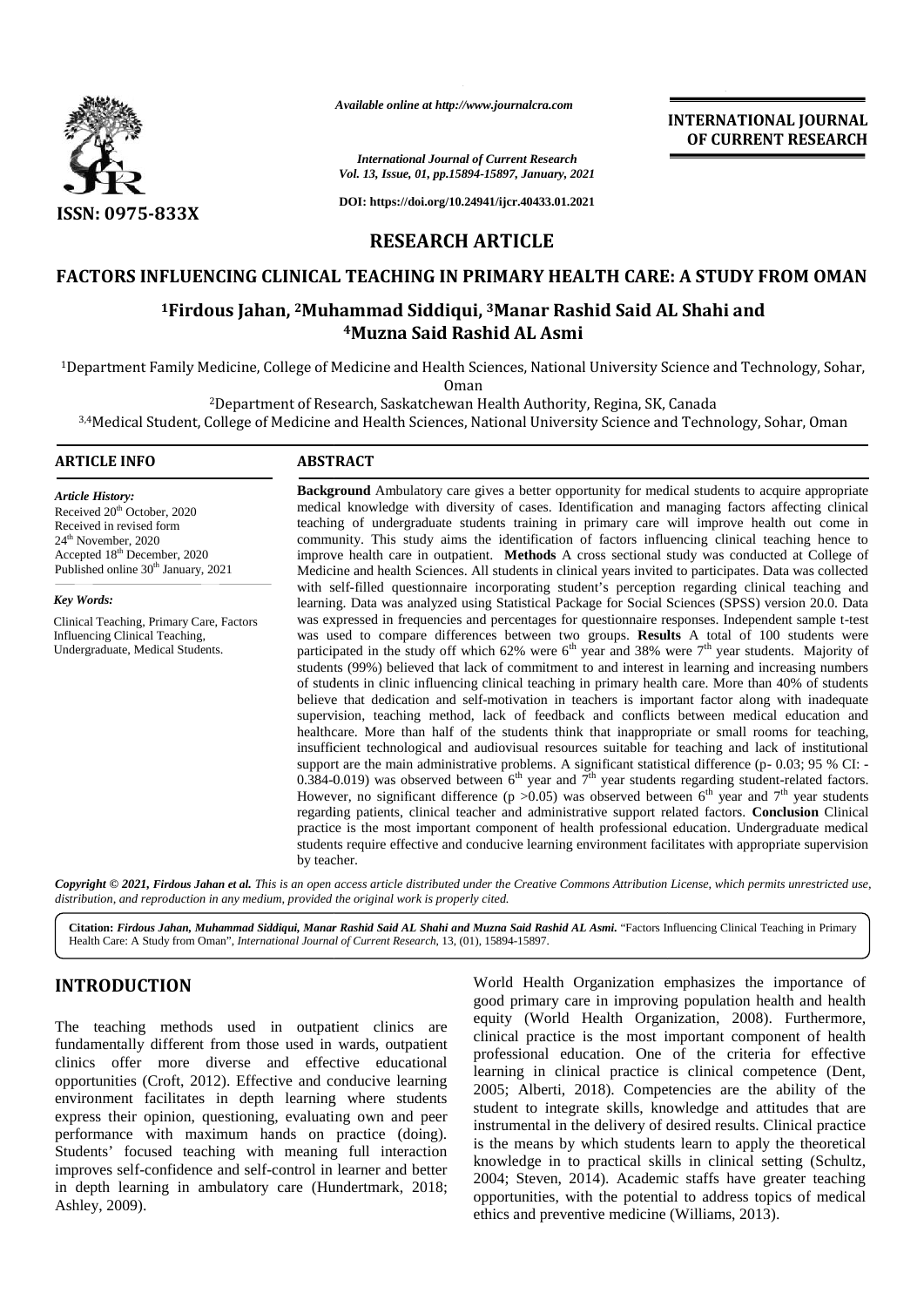The learning attitude of student identifying their learning needs, formulating goals, and evaluating learning outcomes are the main objectives of medical education. Students can acquire a greater understanding of the impact of diseases on patients and their families (Croft, 2012; Serrao, 2016). Moreover, the clinical reasoning process is different in this practice scenario. Medical education in outpatient clinics also provides training in communication skills while prioritizing the medical-patient relationship (Denton, 2015). Outpatient clinics provide better venues for learning about the functioning of the health system and its costs, allowing students to develop certain medical skills. This study aims the identification of factors influencing clinical teaching hence to improve teaching and learning in outpatient care.

## **MATERIALS AND METHODS**

**Design and Setting:** A cross sectional study was conducted at College of Medicine and health Sciences (CoMHS).

**Participants/sample:** All students in 6 and 7 year consented to participate included in the study for a self-filled survey (google form).

**Data collection tool:** An online structured questionnaire was designed incorporating student's perception regarding clinical teaching and learning that were identified through an extensive literature search of the Pub Med database. Study was approved by Institutional Ethical Review Committee.

**Validity of the tool:** Survey instrument was made after literature search reviewed by and agreed on via several brain storming sessions and understanding, so the questionnaire would maximize the response rates. The validity of the tool done by three experts in Family Medicine department for completeness and clarity (content validity), accuracy and internal validity. After consensus of all study investigators, few questions were included, which were particularly important to local scenario. The experts also judged the relevancy, clarity, fluency, and simplicity of each component in the questionnaire and their suggestions were incorporated into the tool. Survey questionnaire have four components. The first part of the questionnaire was about the student-related factors and second part of the questionnaire was about patient related factors. Third part is about clinical teacher related factors and fourth part was about administrative support and facility in primary care related factors regarding clinical learning. The format of all the responses is in Likert scale 1-5, by choosing appropriate responses among already given options (strongly agree, agree, neutral, disagree and strongly disagree).

**Statistical Analysis:** Statistical analysis was performed using Statistical Package for Social Sciences (IBM SPSS Statistics 24.0). Data was expressed in frequencies for questionnaire responses calculated for all variables in numbers and percentages. Independent sample t-test was used to compare differences between two groups.

## **RESULTS**

A total hundred student were particpated in the study off which 62% were  $6<sup>th</sup>$  year and 38% were  $7<sup>th</sup>$  year students. Students were asked multiple questions regarding Student-

related factors in clinical teaching in primary care. Their answers were labeled as Strongly Agree, Agree, Neutral, Dis agree and Strongly disagree**.** Table 1 shows the students responses in this regard. A significant statistical difference (p- 0.03; 95 % CI: -0.384-0.019) was observed between  $6<sup>th</sup>$  year (mean-2.12 $\pm$ 0.46) and  $7<sup>th</sup>$  year students (mean-2.32 $\pm$ 0.42). In the questionnaire, students were asked regarding factors related to patients in improving clinical teaching in primary care. More than half (60%) of the students believe that lack of suitable patients is the factor associated with teaching and learning standard (Table 2). No significant statistical difference (p- 0.89; 95 % CI: -0.330-0.287) was observed between  $6^{th}$  year (mean-2.42±0.75) and  $7^{th}$  year students  $(mean-2.44\pm0.73)$ .

Students were inquired about impact of cllincal teaching on the learning. More than 40% of students belive that dedication and self motivation in teachers is important factor along with inadequate supervision, teaching method, lack of feedback and conflicts between medical education and healthcare (Table 3). No significant statistical difference (p- 0.06; 95 % CI:-0.563- 0.014) was observed between 6th year (mean- $2.70\pm0.65$ ) and 7th year students (mean-2.98 $\pm$ 0.67). In the questionnaire, students were asked about series of questions related to administrative support and facility in primary care (Table 4). More than half of the students think that inappropriate or small rooms for teaching, insufficient technological and audiovisual resources suitable for teaching and lack of institutional support are the main administrative problems that have influence on students learning. No significant statistical difference (p- 0.14; 95 % CI:-0.482-0.067) was observed between 6th year (mean- $2.53\pm0.71$ ) and 7th year students  $(mean-2.74\pm0.61).$ 

## **DISCUSSION**

The main purpose of medical education worldwide is to graduate safe and competent medical doctors who are capable of managing common medical problems in the community. Medical students learn to apply the theory facilitating integration of theoretical knowledge and practical skills in the clinical setting. This correlation of theory and practice, and the building of meaningful experience, take place during clinical practice in the health care services (Aluko, 2018). In our study students were asked regarding factors related to patients in improving clinical teaching in primary care. More than half of the students believe that lack of suitable patients is the factor associated with teaching and learning standard (Table 1). Literature has shown the same factors ,Ali etal mentioned students' exposure to a large volume and variety of clinical experiences, learning in authentic clinical settings, self directed learning, and the provision of a supportive environment are the main factors (Ali, 2015). The role of the teacher is of significant importance in this process, promoting feedback and reflection to compensate for the lack of other factors such as sufficient patient mix and less motivated students. Practical clinical experiences should be introduced early and integrated within the undergraduate medical education (Dusch, 2018). In this study patient related factors are of great importance, more than half of the students believe that lack of suitable patients is the factor associated with teaching and learning standards (Table2). Many of these factors remain overlooked by educators, who can use these factors to modify their academic activities for more effective results (Ricardo, 2019).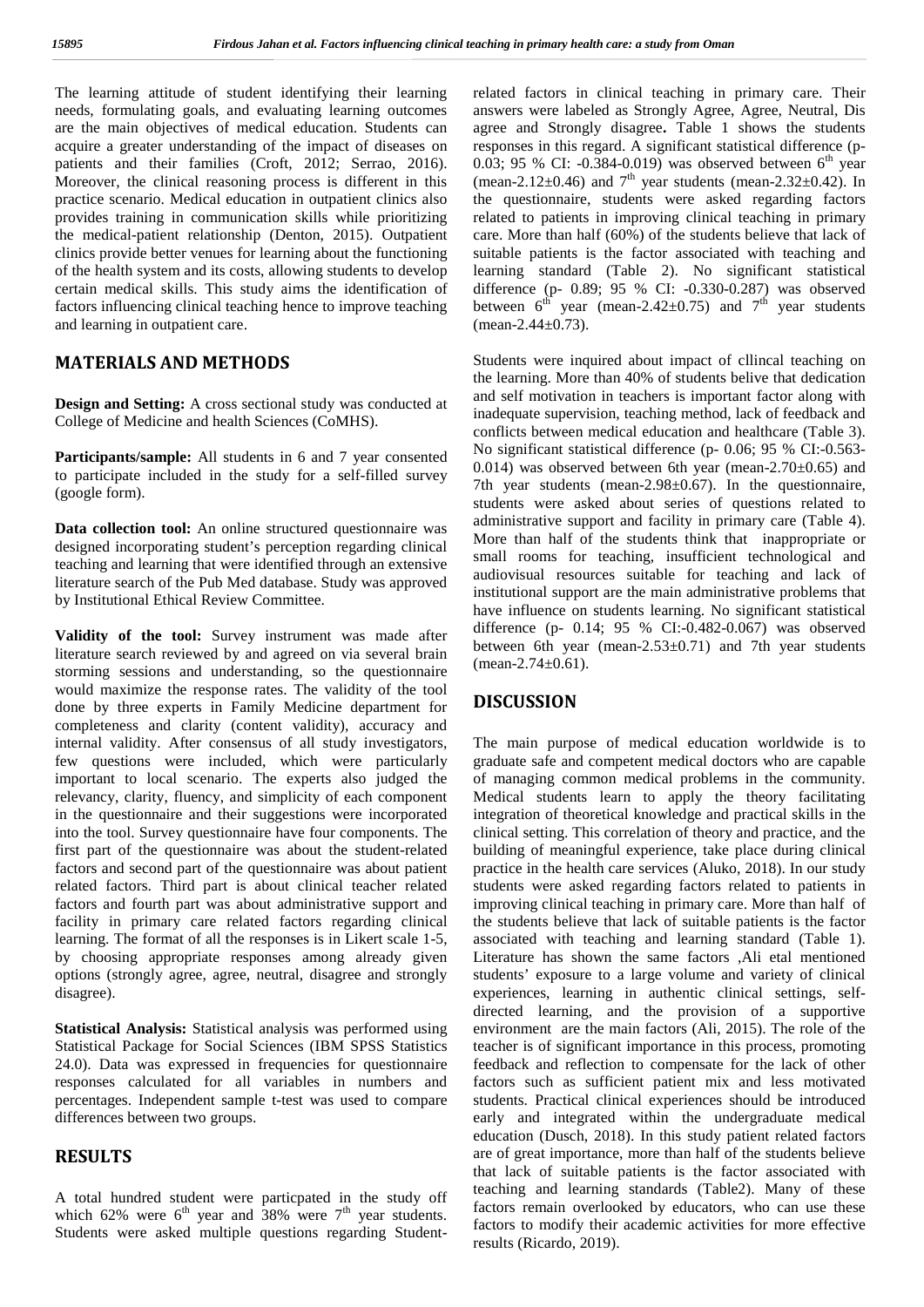#### **Table 1. Student-related Factors (%)**

|                                                | <b>Strongly Agree</b> | Agree | Neutral | Dis agree | Strongly disagree |
|------------------------------------------------|-----------------------|-------|---------|-----------|-------------------|
| Lack of commitment to and interest in learning | 99                    |       |         |           |                   |
| Increasing numbers of students in clinic       | 99                    |       |         |           |                   |
| Student difficulties in prescribing medication | 24.5                  | 42.9  | 21.4    | 10.2      |                   |
| Language barriers                              | 16.2                  | 15.2  | 23.2    | 28.3      | 17.2              |
| Time constrain                                 | 17.2                  | 32.2  | 39.4    | 10.1      |                   |
| Communication skills of student                | 15.2                  | 29.3  | 32.3    | 19.2      |                   |
| Motivation and self directed learning          | 18.4                  | 44.9  | 33.7    | 3.1       |                   |
| Stress and anxiety                             | 29.6                  | 42.9  | 22.4    |           | 3.1               |
| Peer teaching helps in learning                | 27.6                  | 43.9  | 22.4    |           |                   |

#### **Table 2. Patient related Factors (%)**

|                                                           | Strongly Agree | Agree | Neutral | Dis agree | Strongly disagree |
|-----------------------------------------------------------|----------------|-------|---------|-----------|-------------------|
| The lack of suitable patients for teaching                | 17.2           | 42.4  | 21.2    | 18.2      |                   |
| Failure to obtain patient consent for academic activities | 14.3           | 35.7  | 24.5    | 22.4      |                   |
| No follow-up/continuity of cases attended in the clinic   | 27.3           | 39.4  | 22.2    | 10.1      |                   |
| Patients waiting time                                     | 20.2           | 32.3  | 38.4    | 9.1       |                   |
| Non cooperative patient                                   | 18.4           | 29.6  | 29.6    | 18.4      |                   |

#### **Table 3. Clinical teacher related Factors (%)**

|                                                                             | Strongly Agree | Agree | Neutral | Dis agree | Strongly disagree |
|-----------------------------------------------------------------------------|----------------|-------|---------|-----------|-------------------|
| Intense and inadequate schedule for teaching/insufficient time for teaching | 23             | 37    | 25      | 11        |                   |
| A lack of professional training and knowledge                               |                | 21    | 23      | 32        |                   |
| Inadequate clinical competency                                              | h              | 24    | 35      | 27        |                   |
| Dedication and self motivation in teachers                                  | 10.1           | 35.4  | 36.4    | 14.1      |                   |
| Patient over load                                                           | 11.1           | 29.3  | 30.3    | 23.2      | 6.1               |
| Fear of losing professional autonomy by doctors                             | h              | 20    | 52      |           |                   |
| Inadequate supervision model/teaching method                                | 12             | 35    | 28      | 20        |                   |
| Inappropriate or absence of feedback                                        | 18             | 30    | 29      |           |                   |
| Failure to recognize the need for excellence in teaching                    | 10.1           | 23.2  | 41.4    | 20.2      | 5.1               |
| Conflicts between medical education and healthcare                          | 13.3           | 32.7  | 31.6    | 20.4      |                   |
| Professionalism/role model                                                  | 12             | 24    | 40      | 19        |                   |

#### **Table 4. Administrative support and facility in primary care related factors (%)**

|                                                                            | Strongly Agree | Agree | Neutral | Dis agree | Strongly disagree |
|----------------------------------------------------------------------------|----------------|-------|---------|-----------|-------------------|
| Outpatient and university curricula not being integrated                   | 19.2           | 26.3  | 37.4    | 17.2      |                   |
| Academic costs/insufficient funding for academic outpatient clinics        | 10.1           | 23.2  | 51.5    | 12.1      |                   |
| Inadequate financial incentives for academic staff                         | 10.1           | 20.2  | 54.5    | 11.1      |                   |
| Difficulties in the hiring of qualified academic staff                     | 11.1           | 22.2  | 44.4    | 19.2      |                   |
| Inadequate criteria for the hiring of academic staff                       | 8.3            | 22.9  | 50      | 15.6      | 3.1               |
| No contact/lengthy distances between the outpatient clinic and university  | 10.1           | 31.3  | 46.5    | 11.1      |                   |
| Inappropriate or small rooms for teaching                                  | 23.7           | 35.1  | 20.6    | 16.5      | 4.1               |
| Insufficient technological and audiovisual resources suitable for teaching | 20.2           | 35.4  | 26.3    | 13.1      | 5.1               |
| Lack of institutional support by medical college                           | 19.2           | 31.3  | 20.3    | 15.2      |                   |

More than 40% of students belive that dedication and self motivation in teachers is important factor along with inadequate supervision, teaching method, lack of feedback and conflicts between medical education and healthcare (Table3). The literature supports our finding, Helena etal describe shortage of staff, lack of learning materials, and overcrowding of patients were important barriers to clinical practice. Student's willingness, competency of the clinical of instructor, and attitudes of staff towards students in clinical area have significance performance in clinical practice (Saeedeh, 2018; Helena, 2019). More than half of the students in our study think that inappropriate or small rooms for teaching, insufficient technological and audiovisual resources suitable for teaching and lack of institutional support are the main administrative problems that have influence on students learning (Table 4). Literature is also shown that instructor support, adequate clinical case in practical placement, use continuous assessment checklist and integration of three learning domain were factors affect clinical practice

competency of the students. Clinical education environments, and educational facilities/equipment) and individual factors (the knowledge and skills of students and characteristics of clinical trainers) were identified as the most influential factors in clinical education (20). So improving supervision of clinical instructors, appropriate selection of clinical site and design appropriate clinical practice protocol has important to enhance clinical practice competency of students. Training of teachers has also indicated the positive influence on quality of clinical teaching and fosters quality of clinical teaching through applications of variety of teaching methods this integrates knowledge, skills and attitude (Evodia, 2017). Teaching in primary care family practice will probably provide the most effective approach because students will be exposed to a variety of experiences that will prepare them to face most common medical problems that they will encounter after graduation (Fikrem, 2016). In family practice primary care deploying competent physicians, systematic curriculum development and planning, providing a suitable clinical